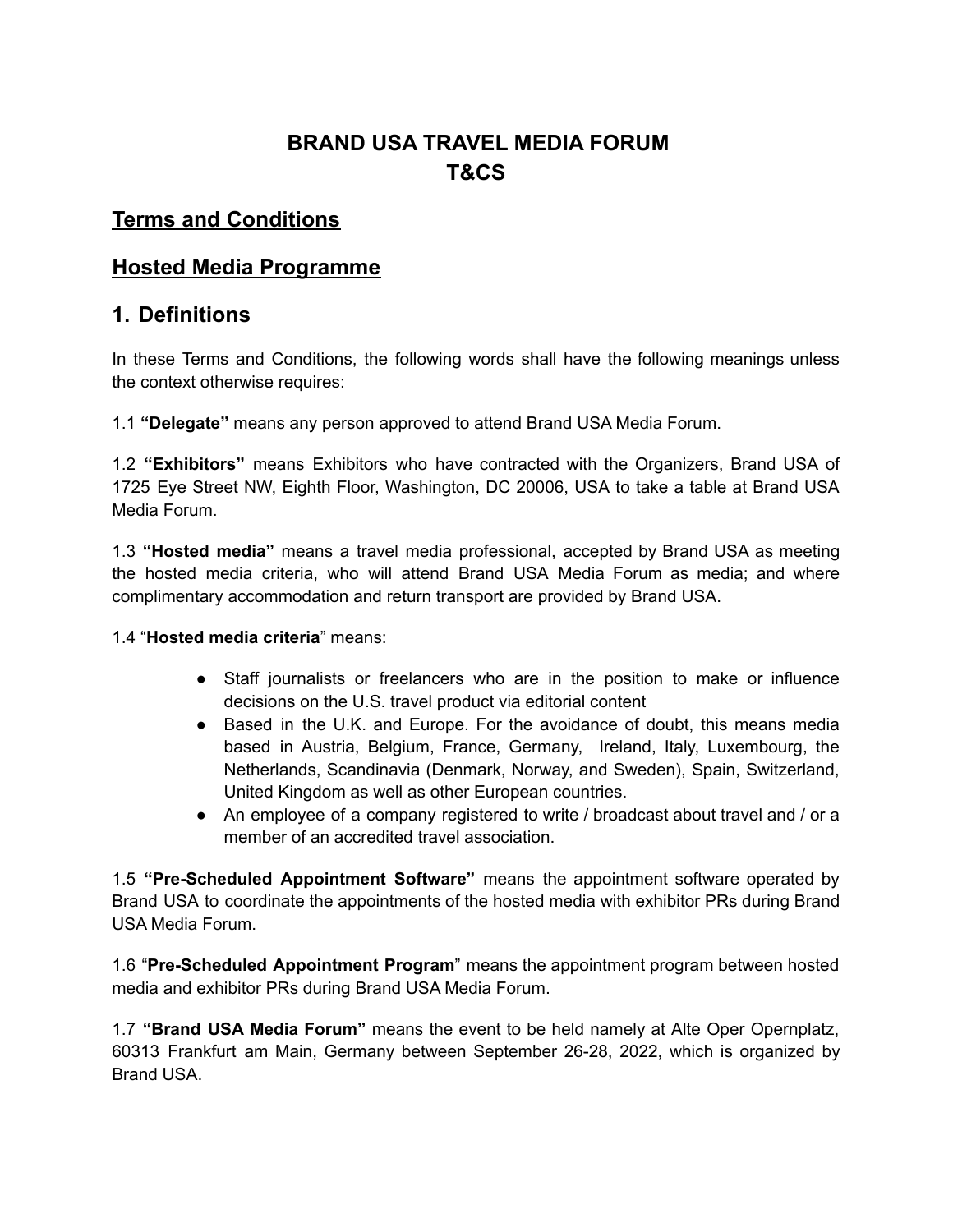1.8 **"Media Forum Team"** means the Brand USA Media Forum personnel team at Brand USA.

## **2. Attendance and Acceptance**

2.1 Approved hosted media will be sent confirmation of their place via email and will be requested to submit their travel preferences within 5 working days.

#### **3. Hosted medias**

3.1 **"Hosted medias"** will receive from Brand USA;

- Commitment to a number of Pre-Scheduled Appointments from Tuesday, September 27 – Wednesday, September 28, 2022;
- Complimentary return economy-class flights/train transport to Frankfurt from selected airports and train stations on specific dates;
- Room-only accommodation at the Brand USA Media Forum's chosen hotel;
	- Medias will be hosted for three nights maximum
- Entry to the Brand USA Travel Week U.K. & Europe and Brand USA Media Forum's official evening receptions and networking events on attending days;
- Access to the Enrichment Series made up of innovative workshops, seminars and panels on attending days;
- Breakfast, lunch and refreshments will be provided on attending days.

3.2 As a condition of receiving the complimentary services from Brand USA, Hosted medias will be required to:

- 3.2.1 Actively participate in the Pre-Scheduled Appointments Software; Hosted medias must select and rank in order of importance a specified number of appointment preferences within a specified timeframe;
- 3.2.2 Honor and actively participate in the Pre-Scheduled Appointments Program during Brand USA Media Forum;
- 3.2.3 Hold travel insurance with adequate insurance cover including Covid-19 cover;
- 3.2.4 To complete the post-Brand USA Media Forum survey.

3.3 The following is not included in the hosted media program: Travel insurance; travel to designated departure hubs; ground transfers in Frankfurt between airport and hotel; extended accommodation nights outside the confirmed dates; double occupancy costs; hotel upgrades; visa application fees; personal incidentals or any other costs not stipulated.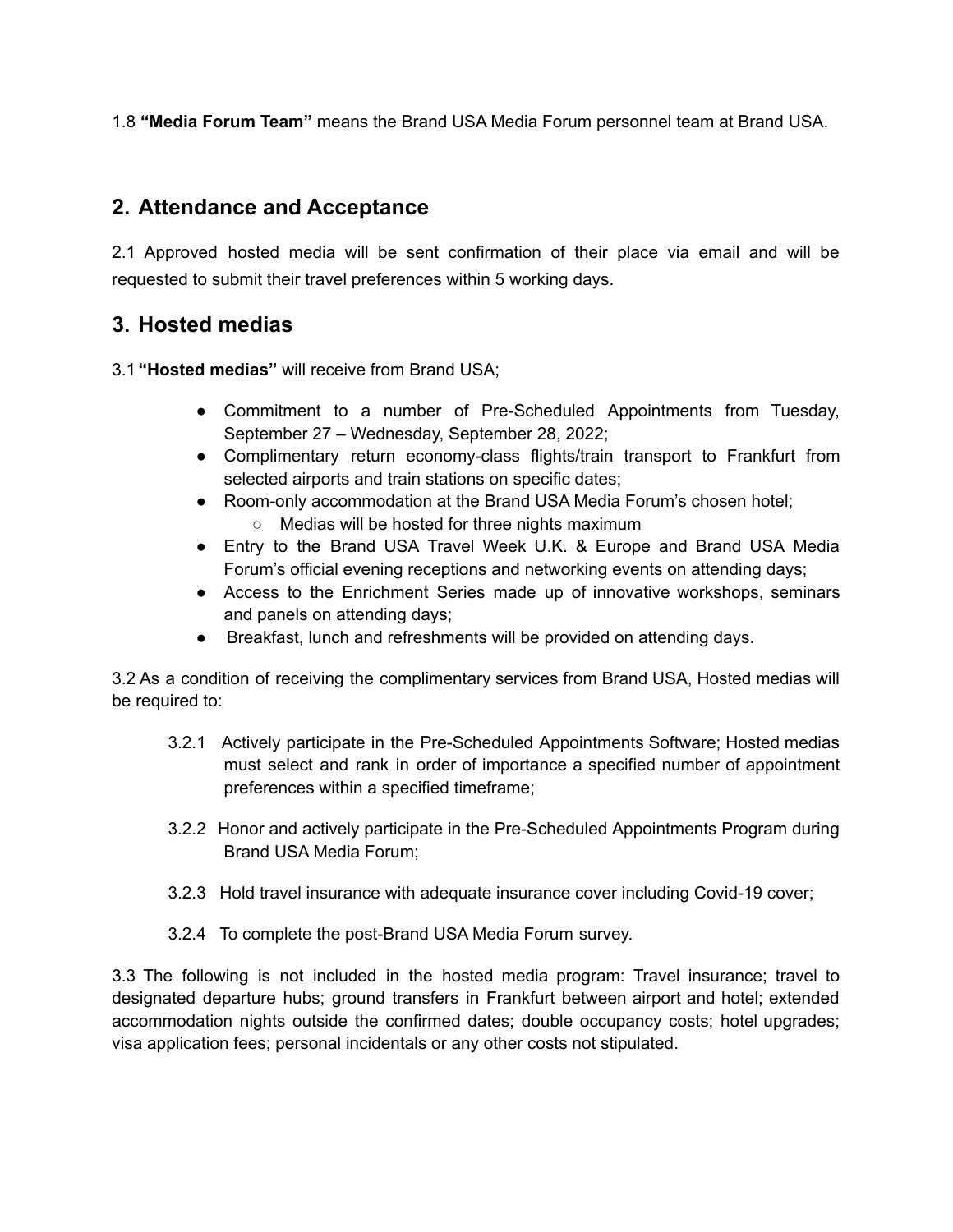## **4. Travel and Accommodation**

4.1 Brand USA will supply the Hosted media with complimentary return economy-class flights/train transport to Frankfurt from selected airports and train stations on specific dates. Please note that these arrangements are non-transferable. The travel times will be allocated to ensure maximum time at Brand USA Media Forum.

4.2Airport changes requested by the Hosted media are subject to availability and cancellation of flights may incur a fee (see "Cancellations" section below). Any additional cost in reaching the agreed departure airport will be the responsibility of the Hosted media.

4.3 Brand USA will provide the Hosted media with room-only accommodation in Frankfurt, Germany between the dates September 26-29, 2022 in accordance with the number of days the media attends. Media will be hosted for three nights maximum at organizers' discretion as per criteria above.

4.4 Brand USA will not be responsible for extra room costs incurred during the stay. Any room upgrades will be solely at the discretion of the hotel management. Additional nights, if requested by the Hosted media, are payable by the Hosted media directly to the hotel.

## **5. Cancellations and Replacements for Hosted medias**

5.1 Replacements: Invitations to hosted media are non-transferable and personal to the Hosted media. In instances where the Hosted media is no longer able to attend, they may request a named colleague to attend in their place by writing to  $info@TheBrandUSA.com$ . Where possible the replacement colleague should be from the same department / job function. On the condition that the replacement is accepted in writing by the Brand USA Media Forum Team, a cancellation fee will not apply. If flights have been arranged there may be name change fees, we reserve the right to pass this cost on to the Hosted media but we will endeavor to do everything we can to avoid this. In cases where a replacement Eurostar ticket is needed, the full fee will be charged back to the Hosted media.

5.2 Cancellation of attendance: Cancellations will only be accepted without charge by written confirmation by email to [info@TheBrandUSA.com](mailto:info@TheBrandUSA.com) if received before 12 September, 2022. Cancellations received on or after 12 September, 2022 will be at cost, calculated based on flight and hotel cancellation fees. All cancellations must be received by the Brand USA Media Forum Team in writing and receipt must be acknowledged by the dates specified above.

5.3 Attendance during Brand USA Media Forum: If you miss three (3) or more Pre-Scheduled Appointments you will be at risk of affecting your participation in future events.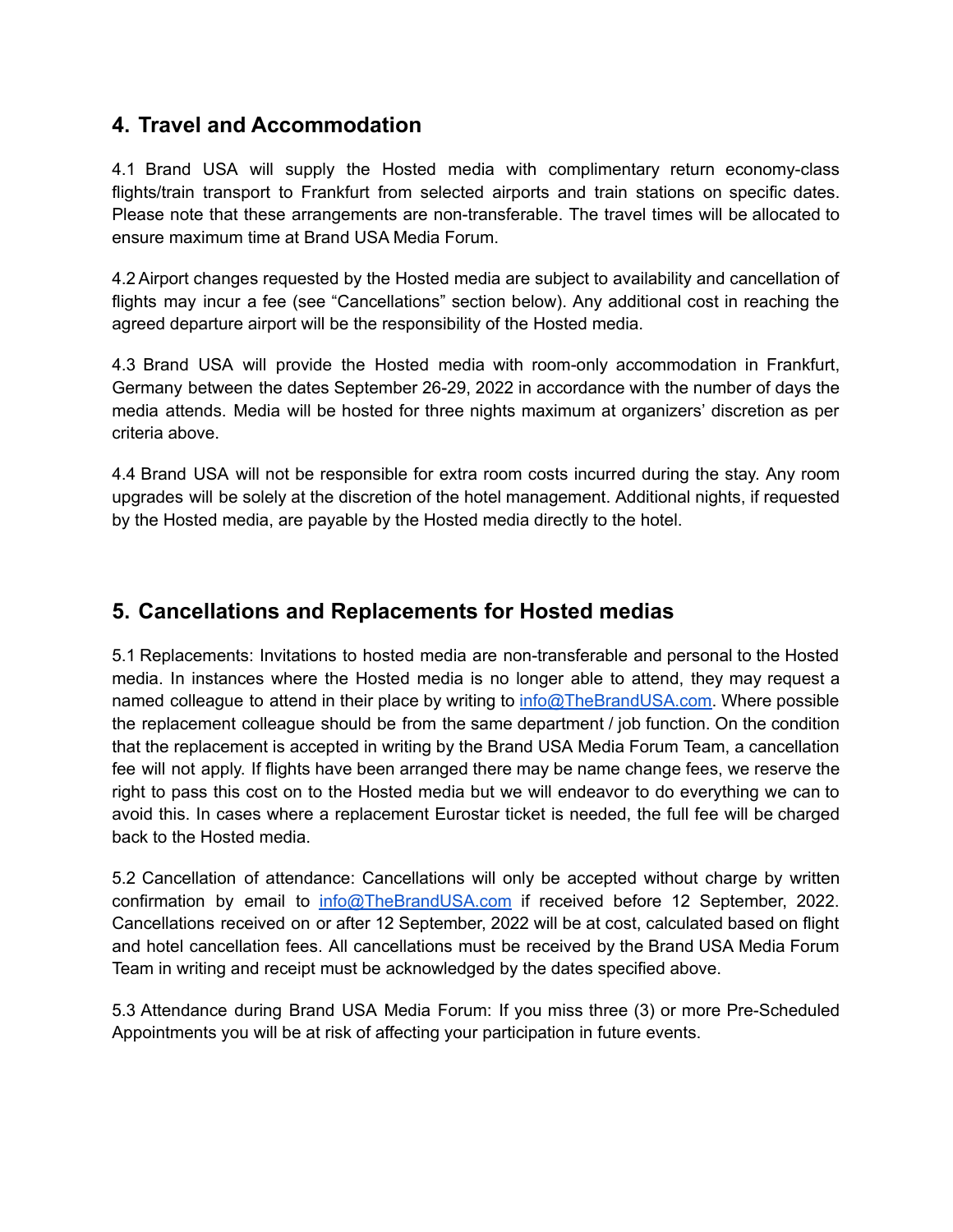5.4 No-Show: Hosted media who do not inform Brand USA of their cancellation and do not attend the Media Forum will be at risk of affecting their participation at future Brand USA events and will be liable for any cancellation fees incurred (hotel and flights).

5.5 Cancellation fees and no-show fees shall be invoiced to the Hosted media within fourteen days of the closing date of the exhibition, and are payable net thirty (30) days of receipt of the invoice.

5.6 The Hosted media agrees that the above charges are a reasonable pre-estimate of the loss suffered by Brand USA in the event of the Hosted media breaching these Terms and Conditions.

## **6. Exclusion of Liability**

6.1Brand USA takes no responsibility:

- 6.1.1 For Hosted media who miss their flight/travel arrangements including inter-connecting flights;
- 6.1.2 For flight cancellation or delay;
- 6.1.3 If a Hosted media is refused permission to board the aircraft or other mode of transport or is refused entry to Germany or other connecting country;
- 6.1.4 For any delay or loss of baggage or excess baggage charges (any subsequent dispute shall be directly between the Hosted media and the airline);
- 6.1.5 For hotel expenses (excluding the cost of the hotel room only) which must be settled with the hotel prior to departure;
- 6.1.6 Any replacement flights and other costs incurred in relation to the above will be at the expense of the Hosted media or airline, where appropriate;
- 6.1.7 Travel Insurance: Hosted media must hold travel insurance with adequate insurance cover. Such insurance will ensure that they are covered against unforeseen cancellation charges, medical costs incurred whilst away from home, personal liability claims, loss of money or passport. Existing medical conditions and fitness to travel must be declared prior to Brand USA arranging flights, otherwise travel insurance could be rendered null and void. Brand USA will have no responsibility for any default in insurance cover in respect to the hosted media.
- 6.1.8 Individual visa requirements, travel permits, other licenses and inoculations will be the sole responsibility of the Hosted media, including any necessary costs incurred;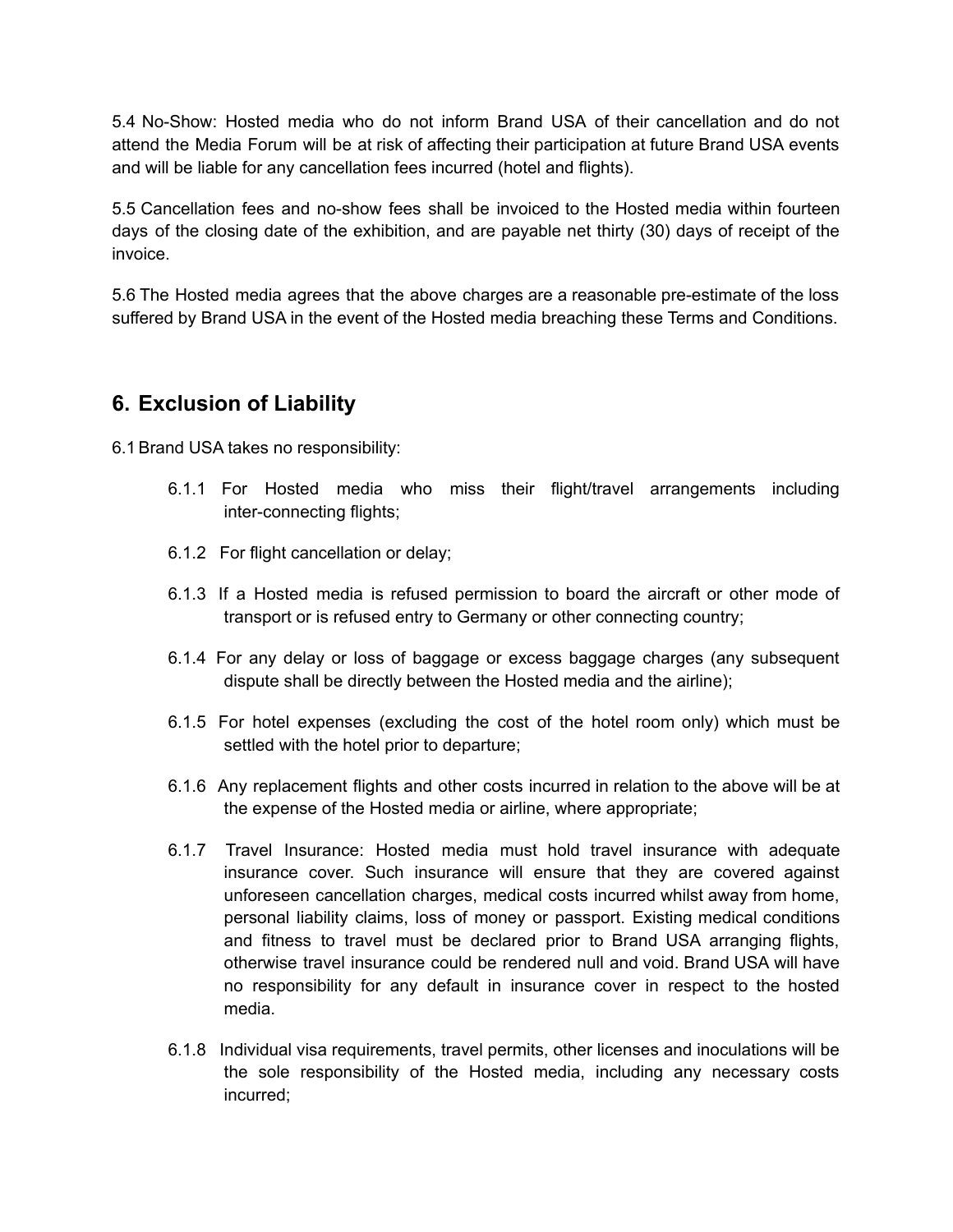- 6.1.9 Brand USA, its agents, its employees, and its subcontractors shall not be liable for loss, damage or delay resulting from acts or threats of war, hijack, terrorist activity, civil commotion, industrial disputes, fuel shortages, natural disasters or adverse weather conditions, strikes or lockouts intervention or regulation, military activity, epidemics or any other circumstances outside Brand USA's or its subcontractor's control which shall make it impossible or inadvisable for Brand USA to hold the Exhibition at the time and place provided or makes it impossible to get the Hosted medias to the Exhibition or to provide flights, hotels, appointments, events or other services to Hosted medias. Brand USA reserves the right to reschedule the Exhibition at another date and/or at an alternative site at its sole and absolute discretion;
- 6.1.10 Brand USA shall not be liable to the Hosted media, in contract, tort or otherwise for any loss of profit, loss of business or revenue, loss of anticipated savings or any indirect or consequential loss or damage, costs or expenses arising out of or in connection with the Hosted medias attendance at the Exhibition;
- 6.1.11 Brand USA shall not be liable for the death or personal injury of any Hosted media save where such liability cannot be excluded under English Law.

### **7. General Provisions**

7.1 **Data Use**. Attendee consents to Brand USA's collection of the information provided in Registration for use in conducting Brand USA Media Forum. Attendee consents to Brand USA's storage and use, including being contacted by the Brand USA Media Forum by phone and email; transfer to other Attendees and non-Attendees alike, of personal contact information (Name, Title, Company, Address, Phone Number, and E-mail) provided in Registration. Brand USA shall, upon request, delete such personal contact information from its records. See Brand USA Privacy Policy for information on making such a request.

7.2 **Errors**. Brand USA shall not be liable for any errors in any listing or descriptions or for omitting Attendee or any other exhibitor from any directory or other lists or materials.

7.3 **Assignment**. This Agreement, and the rights and obligations hereunder, may not be assigned, in whole or in part by either party without the prior written consent of the non-assigning party. This Agreement will be binding upon, and inure to the benefit of, the successors, executors, heirs, representatives, administrators and permitted assigns of the parties.

7.4 **Compliance with Laws**. Each party will comply with all laws, legislation, rules, regulations, governmental requirements and industry standards with respect to its activities under this Agreement. Attendee shall abide by and observe all applicable laws, codes, ordinances, rules and regulations, and all rules and regulations of the Venue. Without limiting the foregoing, Attendee shall ensure that its exhibits meet or exceed the requirements of the Americans with Disabilities Act, if applicable.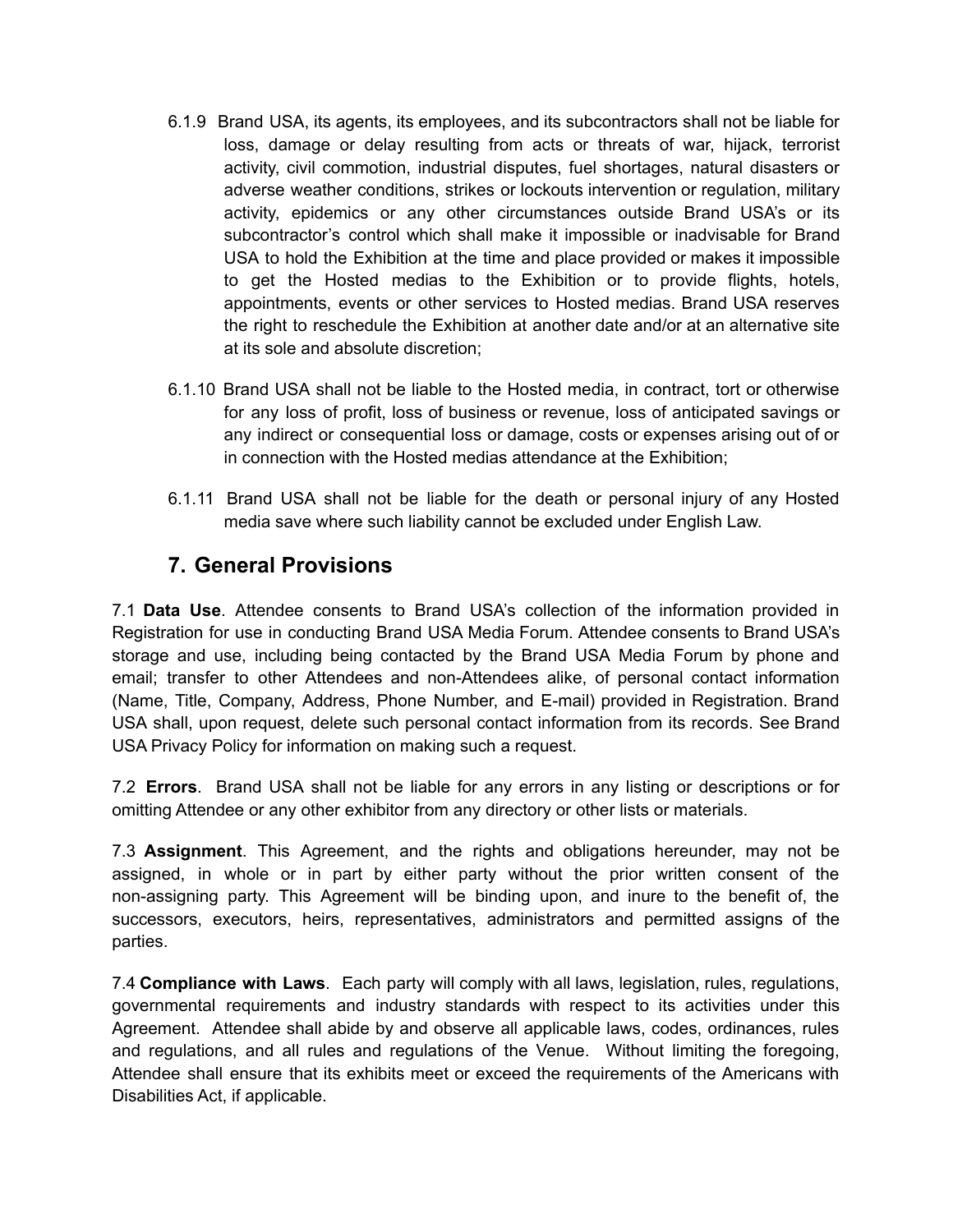7.5 **Notices**. All notices, approvals, consents, requests, demands, or other communications to be given to either party shall be in writing by any means where receipt is acknowledged (such as email, hand-delivery, registered mail, or overnight mail, or facsimile transmission) and shall be effective on the date of receipt thereof and shall be sent to the addresses set forth in this Agreement, unless otherwise provided in writing.

7.6 **Security**. Brand USA will retain security for the Event. However, the Attendee agrees that he or she shall be solely responsible for the security of his or her own person and material possessions while at the Event.

7.7 **Media Release**. Attendee gives Brand USA permission to photograph and video/audio record the Attendee and to use the same in Brand USA publications, promotions, and other media at no cost. Attendee understands that Brand USA has exclusive royalty free rights to these video and audio recordings.

7.8 **Change in Scope**. Attendee acknowledges that Brand USA's ability to provide all of the Services as outlined in this Agreement may be affected by changes in the assumptions and/or if Attendee does not provide the information and materials requested as set forth above. If a Service is delayed as a result of changes in the assumptions above and/or Attendee's failure to provide materials or information as required, Brand USA shall have the right to modify or cancel the Services.

7.9 **Force Majeure**. If events beyond the reasonable control of the parties, including but not limited to, acts of God, severe weather, (including but not limited to hurricanes, tropical storms, hailstorms and flooding), war, acts of any government, strikes, labor disputes, civil unrest, terrorist attacks, failure of Venue management to deliver space or related service for any reason outside Brand USA's control, or curtailment or restriction of transportation either in the city in which the Venue is located or in the countries/states of origin of the attendees, which makes it illegal, impossible or impracticable to hold the Event as contemplated by this Agreement, Brand USA may terminate this Agreement upon written notice. In such event, neither party shall have any further liability to the other party, provided that Brand USA shall promptly return any prepaid amounts in excess of Brand USA's out of pocket expenses for sponsorship activities provided prior to the termination of this Agreement, to Attendee or the Sponsorship fee may be applied to the rescheduled Event, or to the purchase of any Brand USA research product or event within one year of the cancelled Event.

7.10 **Coronavirus.** Exhibitors and Attendees must complete a Brand USA Covid-19 Waiver in advance. All Exhibitors and Attendees must adhere to German, local, and venue rules, which may include evidence of negative tests, daily temperature screenings, and mask wearing.

7.11 **Choice of Law and Dispute Resolution**. This Agreement and the rights of the parties hereunder will be governed and interpreted in accordance with the laws of Germany without regard to its conflict of laws rules or choice of law principles which would require the application of the law of any other jurisdiction. If a dispute arises out of, or relates to, this Agreement, or the breach thereof, and if the dispute cannot be settled through negotiation, the parties agree to